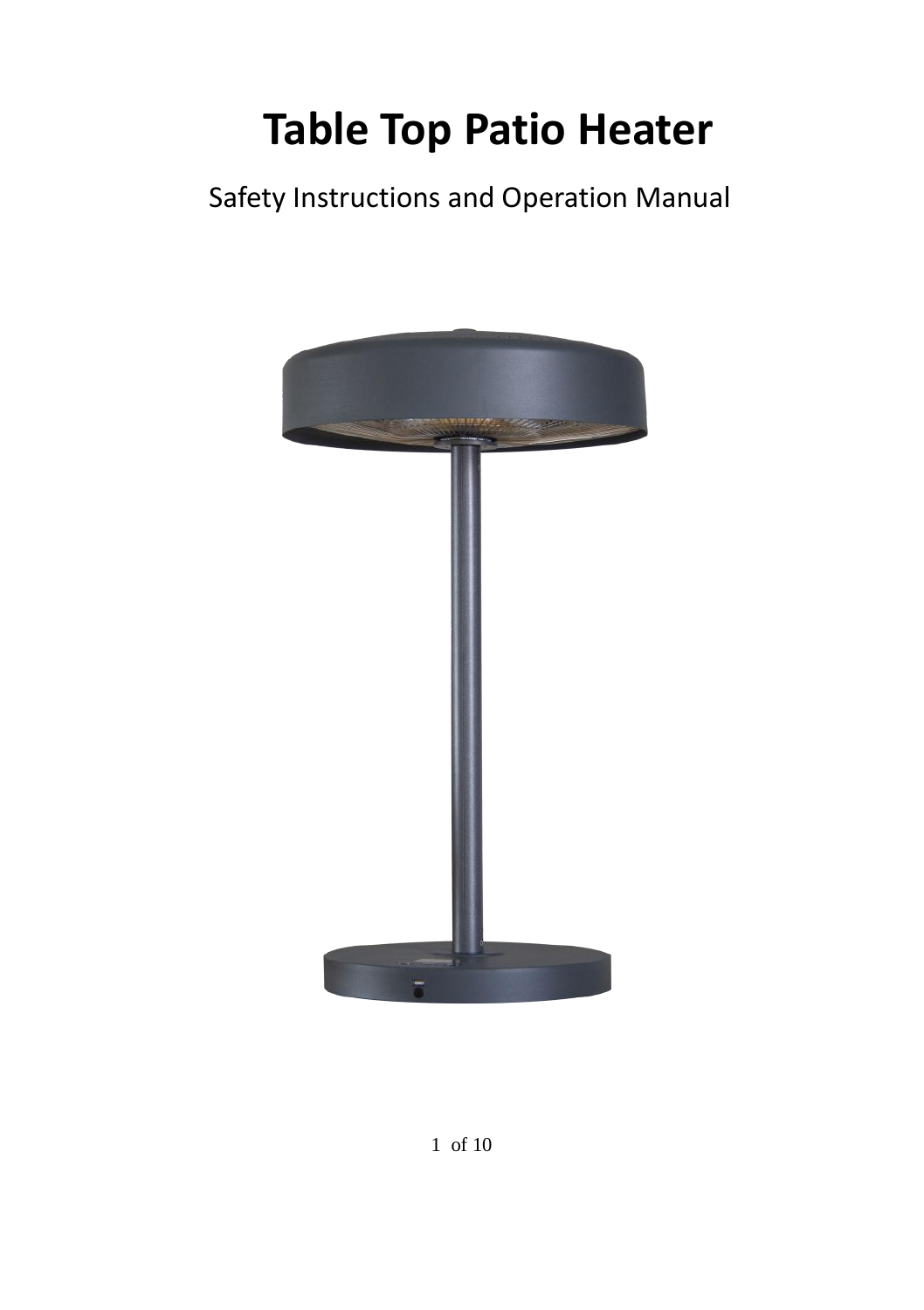# **Brief Introduction**

This instruction manual will provide you with valuable information necessary for the proper care and maintenance of your new product. Please take a few moments to thoroughly read the instructions and familiarise yourself with all the operational aspects of your new heater.

# **Important Safety Instructions**

When using electrical appliances, basic safety precautions should always be followed to reduce the risk of fire, electric shock, or injury to persons, including the following:. Read all instructions before using this heater

- This heater is hot when in use .To avoid burns,do not let bare skin touch hot surfaces.If provided ,use handles when moving this heater.Keep combustible materials,such as furniture, pillows ,bedding ,papers,clothes and curtains at least 0.5m from the front of the heater.
- ⚫ Extreme caution is necessary when any heater is used by or near children or invalids and whenever the heater is left operating and unattended.
- ⚫ Always unplug heater when not in use
- ⚫ Do not run cord under carpeting. Do not cover cord with throw rugs, runners, or similar coverings. Do not route cord under furniture or appliances. Arrange cord away from traffic area and where it will not be tripped over.
- Connect to properly grounded outlets only.
- To disconnect heater, turn controls off, then remove plug from outlet.
- Do not insert or allow foreign objects to enter any ventilation or exhaust opening as this may cause an electric shock or fire, or damage the heater.
- To prevent a possible fire, do not block air intakes or exhaust in any manner(such as newspapers, table-cloths, curtains, etc.). Do not use on soft surfaces, like a bed, where openings may become blocked.
- No naked flame sources, such as lighted candles, should be placed on the apparatus.
- A heater has hot and arcing or sparking parts inside. Do not use it in areas where gasoline, paint, or flammable liquids are used or stored.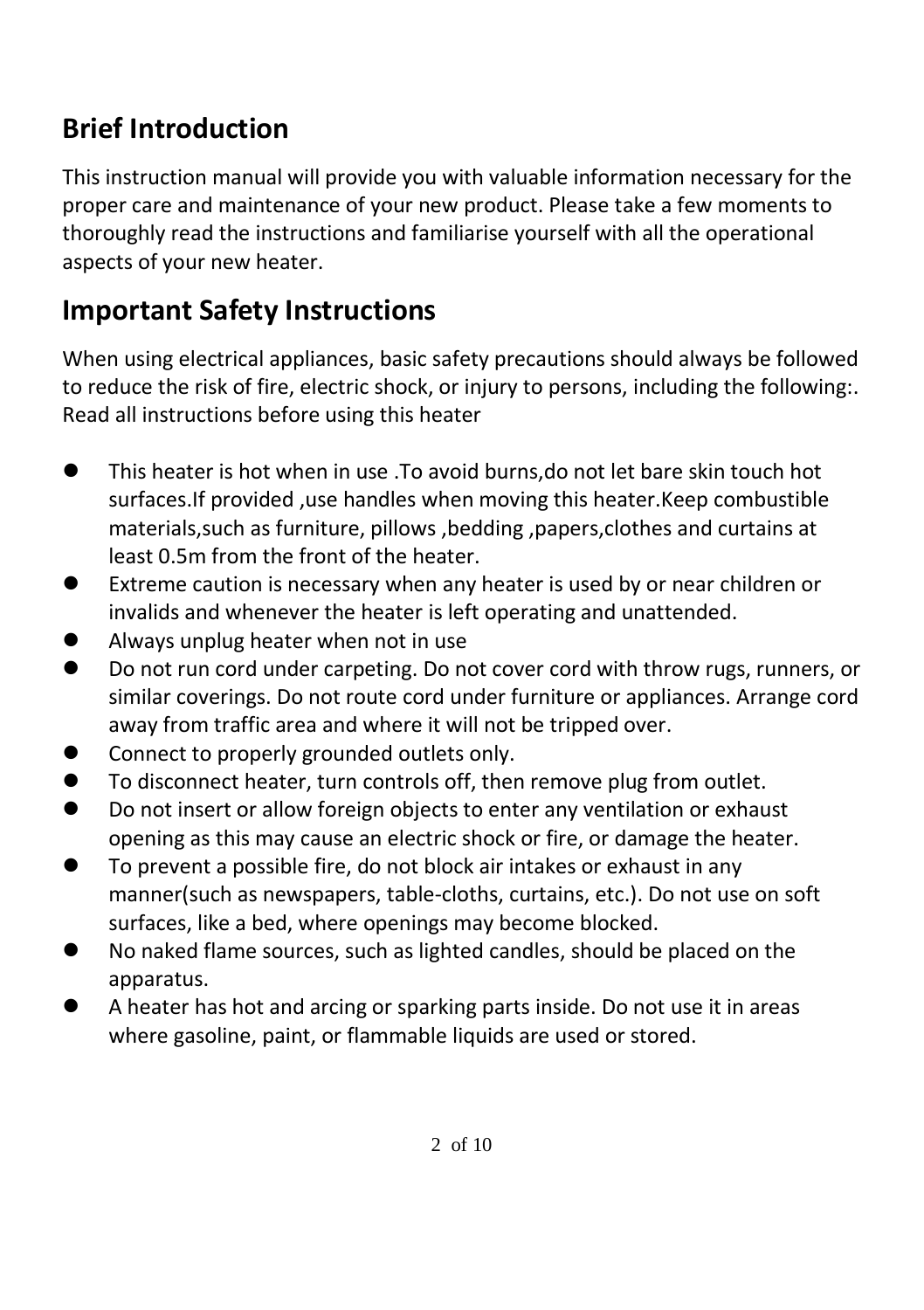- Use this heater only as described in this manual. Any other use not recommended by the manufacturer may cause fire, electric shock, or injury to persons.
- ⚫ Always plug heaters directly into a MAINS socket outlet with a protective earthing connection. Never use with an extension cord or relocatable power tap (outlet/power strip).
- Check if the voltage indicated on the nameplate of the appliance corresponds to the local mains voltage before you connect the appliance.
- The appliance is not located immediately below a wall socket-outlet.
- The casing and the front cover of the appliance become extremely hot during operation. Pay attention that, no combustible material due to wind or other environmental influences covers or obstructs the appliance, such as curtains, marquees, flags, plastic foil etc. Do not touch the appliance. Caution! Risk of scald injury!
- In case of improper use, there is a risk of electrical shock and/or fire hazard. Operation of the appliance must be discontinued and remove the mains plug immediately. Do not try to repair the appliance by your-self. Please contact with the service agent or a suitably qualified electrician for maintenance.
- ⚫ Remove the plug from the power outlet and wait until the appliance is sufficiently cooled off before cleaning.
- ⚫ The appliance must only be mounted by an authorized specialist, paying attention to the relevant regulations of the power supply companies and the regional construction regulations.

### **Save These Instructions**

# **Specifications**

| Specification         | п | LDHR032-200KY               |
|-----------------------|---|-----------------------------|
| Voltage (V)           | п | $220 - 240V \sim 50 - 60Hz$ |
| Power consumption (W) |   | 2000W                       |
| IP code               |   | IP65                        |
| Remote control mode   |   | 433Mhz Wireless             |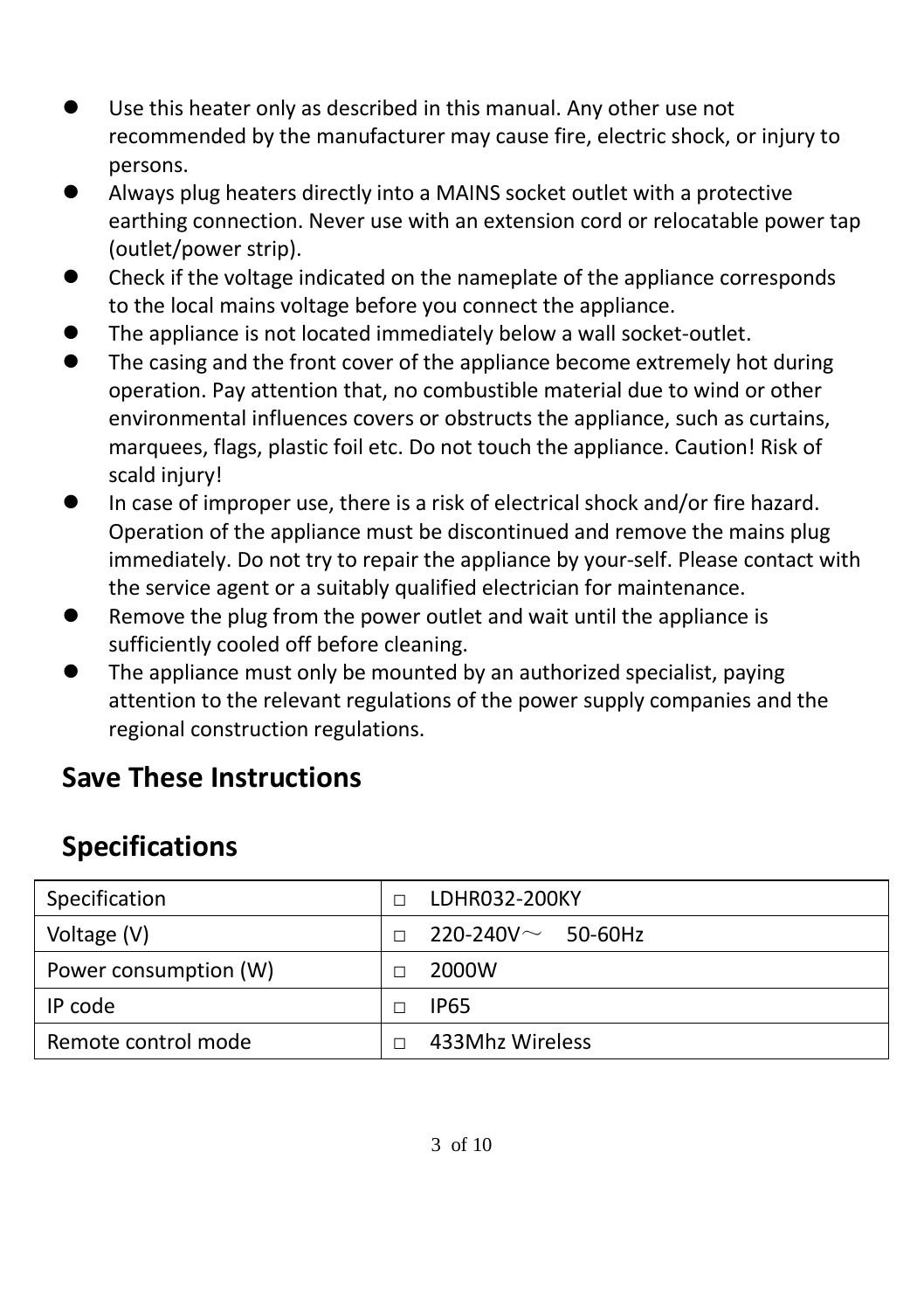### **Function Instruction**

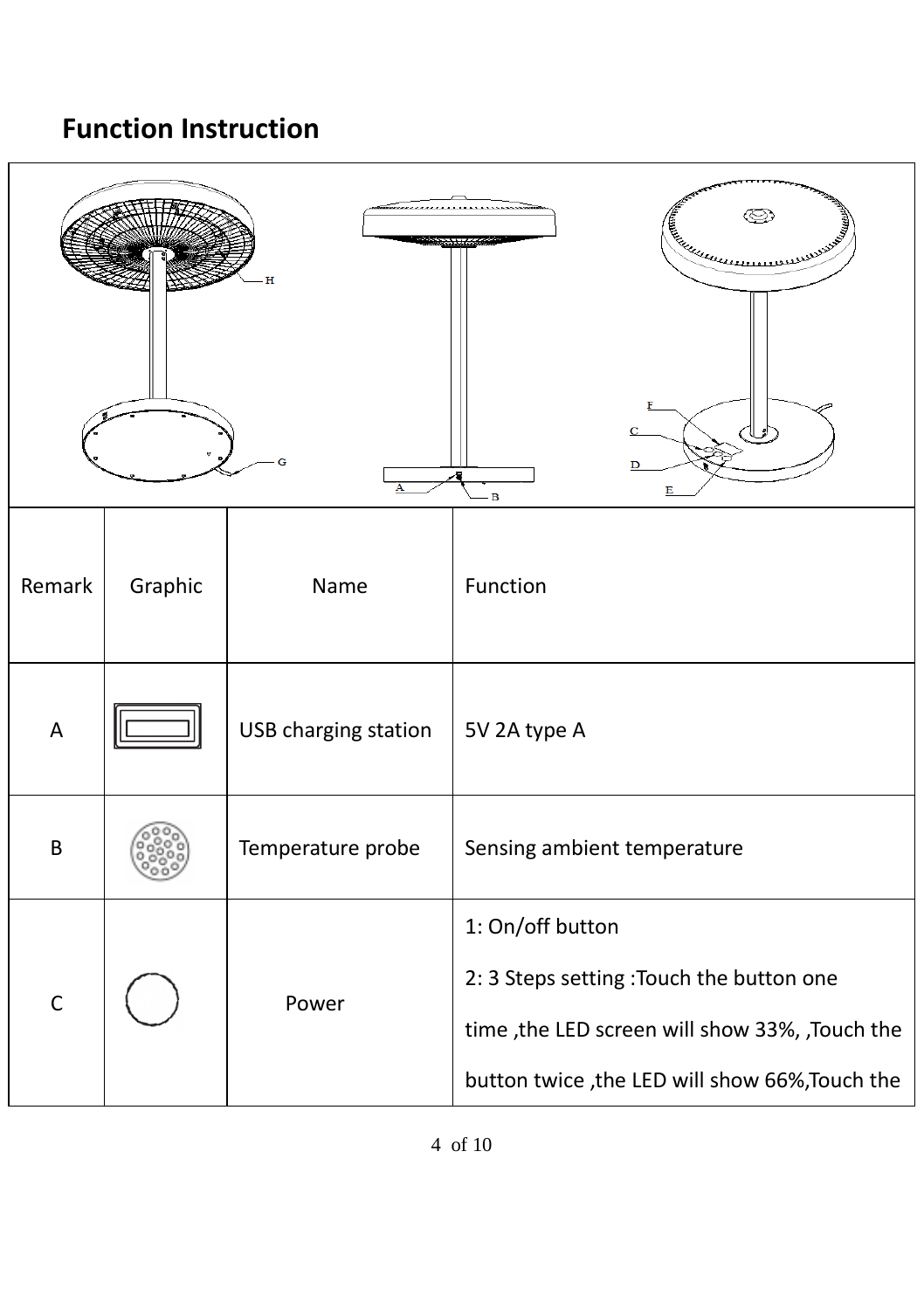|   |  |                   | button 3 times, the LED will show 100%          |
|---|--|-------------------|-------------------------------------------------|
| D |  | Timer             | 0-24h time setting.                             |
|   |  |                   | Touch the button one time, the LED screen will  |
|   |  |                   | show 01, Touch the button twice, the LED will   |
|   |  |                   | show 02, Touch the button 3 times, the LED      |
|   |  |                   | will show 03 Touch the button 24 times, the     |
|   |  |                   | LED will show 24.                               |
| F |  | Pairing/Temp      | 1: Long press the buttons until the LED display |
|   |  |                   | flash, then press any buttons on remote         |
|   |  |                   | control, the heater and remote control will be  |
|   |  |                   | matching                                        |
|   |  |                   | 2: Ambient temperature display                  |
| F |  | <b>LED Screen</b> | Display the percentage of the heating           |
|   |  |                   | Display of time setting                         |
|   |  |                   | Display of ambient temperature                  |
| G |  | Round carbon lamp |                                                 |

# **I O II Switch function**

- I = Standby Use the remote control to turn ON/OFF the heater.
- II = ON The heater works directly without remote control.
- O = OFF Power O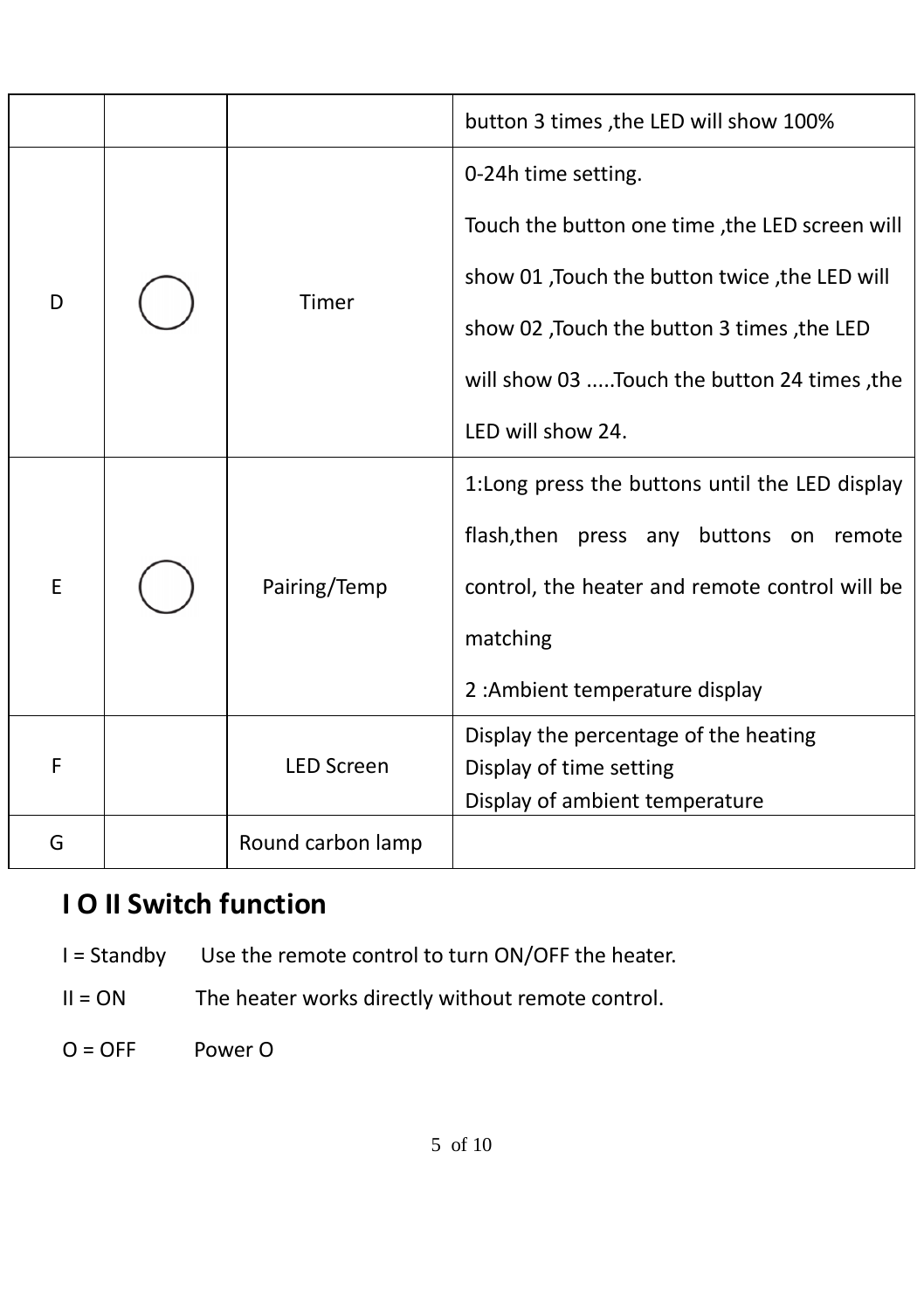## **Remote Control Instructions**

| off<br>on | <b>Button</b> | Graphic | <b>Feature</b>                                                                                                                                                                                                                                                                                                                                 |
|-----------|---------------|---------|------------------------------------------------------------------------------------------------------------------------------------------------------------------------------------------------------------------------------------------------------------------------------------------------------------------------------------------------|
|           | Up Arrow      |         | Up one heating level                                                                                                                                                                                                                                                                                                                           |
|           | Max           | max     | The heater goes directly to the highest heating<br>level.                                                                                                                                                                                                                                                                                      |
|           | Down Arrow    |         | Down one heating level                                                                                                                                                                                                                                                                                                                         |
|           | On            | on      | To switch the heater on:<br>Press ON. The patio heater has a soft start<br>function of 33% power. 4 seconds after the<br>has<br>been<br>heater<br>turned<br>on, it<br>will<br>automatically switch to the last heating level<br>used. In case of the first-time use, after 4<br>seconds the heater will automatically switch<br>to 100% power. |
|           | Off           | off     | To switch the heater off:<br>Press OFF. The heater will switch to standby<br>mode(the receiver indicator will light up).                                                                                                                                                                                                                       |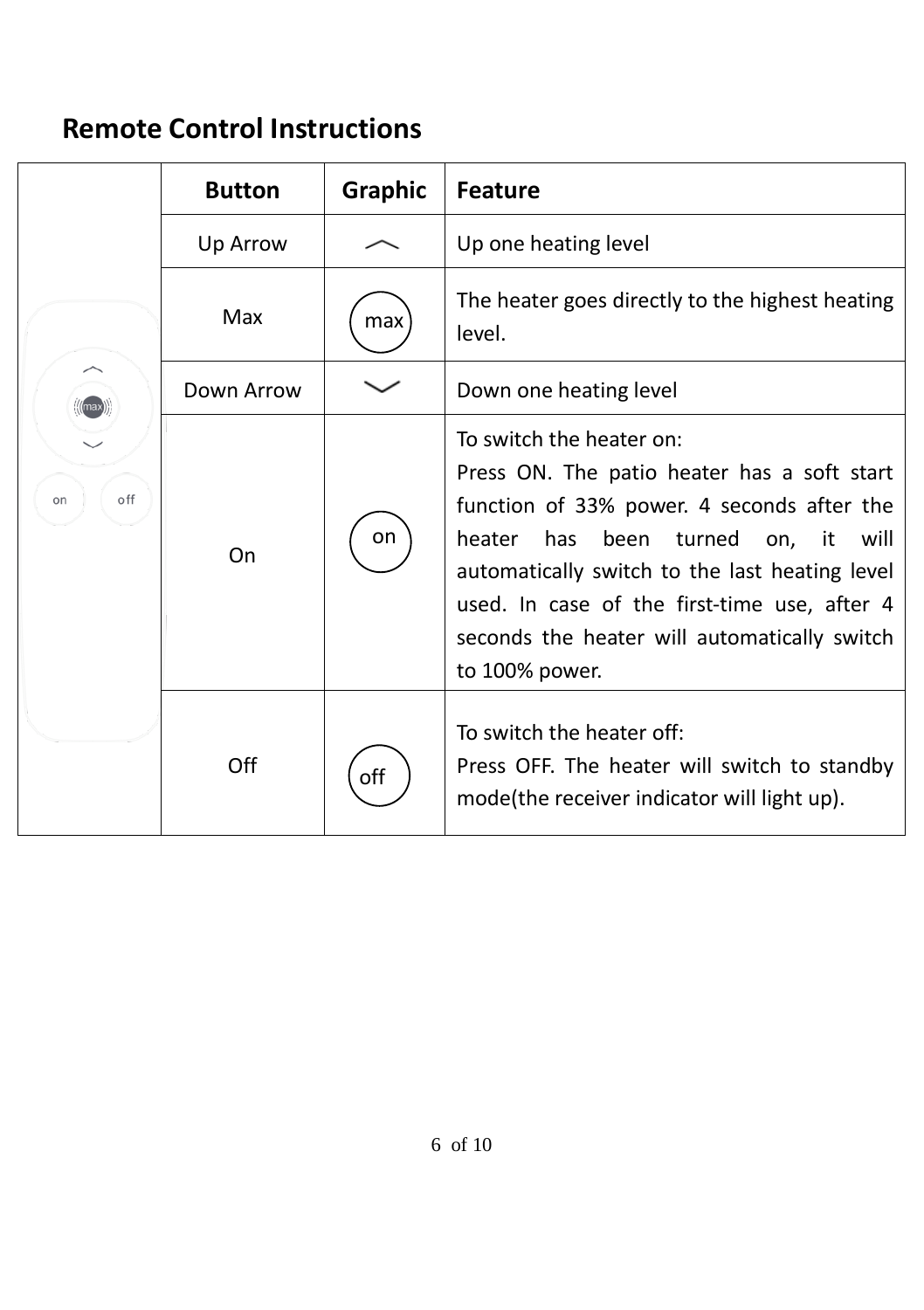Notice:

·Use 2 pieces AAA size 1.5V batteries in the remote control.

Remove the battery when not use for long time, thus the lifespan of remote control can be extended.

·Choose the same specification battery when replacing the battery inside, otherwise it may cause remote control not work , thereby affect the normal use of the heater.

· The remote control function may be out of work if there is a barrier between the remote control and heater .

· Replacing the batteries duly so as not to affect the normal use of heater and remote control.



# **Operation Instruction**

- ⚫ Remove all package material (including anti-vibration object of the lamp) and check the appliance, supply cord and the plug for signs of damage.
- ⚫ Open the package,take off the screws、heater head、heater bottom and Connecting pipe.
- ⚫ Fix the Connecting pipe on the heater bottom ,Figure 1
- ⚫ Adjust the heater head position of the heater, insert another connecting pipe from the top into the connecting pipe, and fix it at the bottom of the heater bottom,Figure 2
- ⚫ Adjust the connecting line, put the heater head on the connecting pipe, and tighten the screw,Figure 3
- ⚫ Never move or cover it ,when the heater is working,Figure 1
- ⚫ Pay attention to the mounting place and all mounting material(dowels, screws). Ensure they are suitable and stable enough for mounting and lastingly holding of the appliance.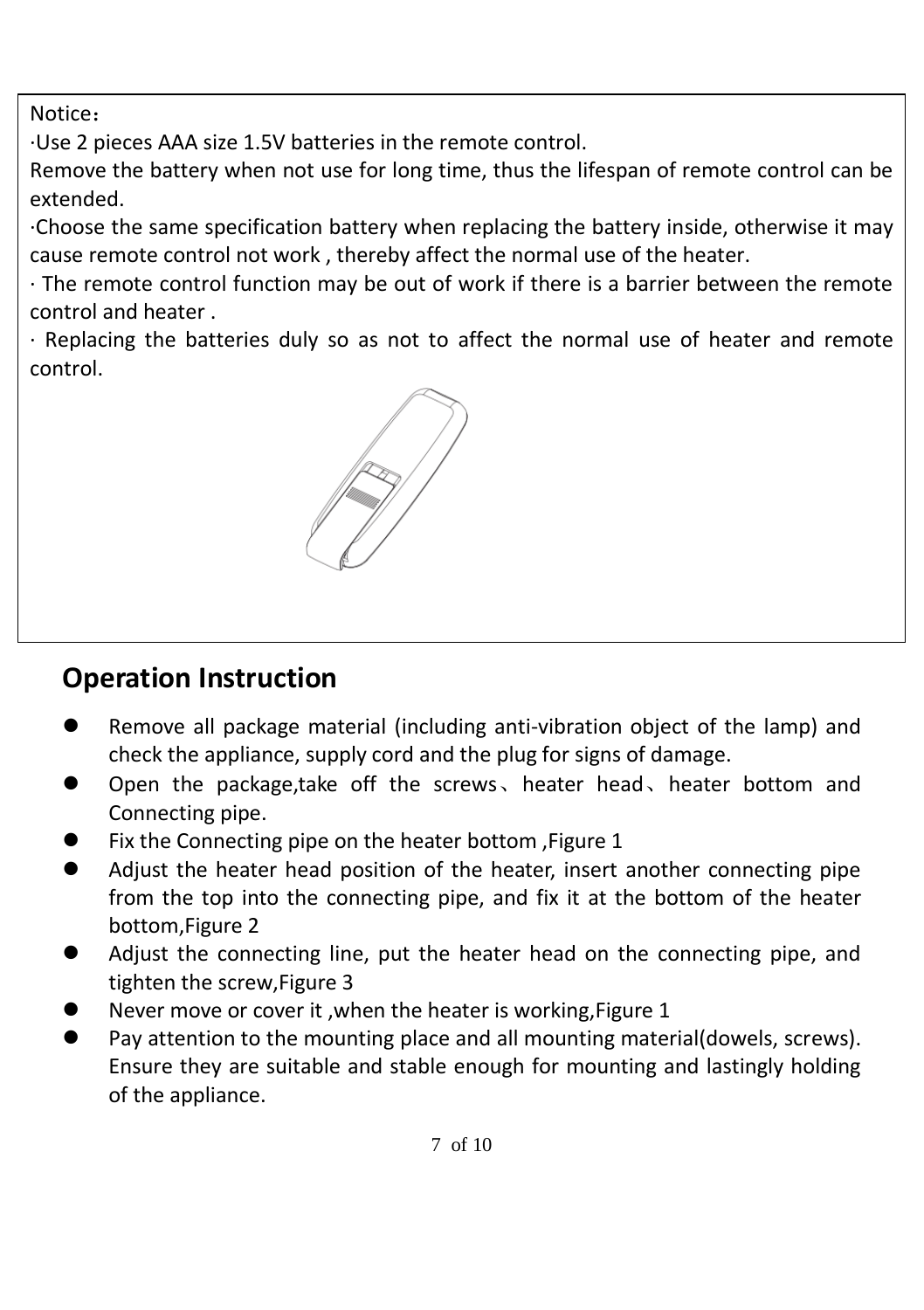- Pay attention that, the installation of the appliance must not add excessive wind load.
- ⚫ Adjust the desired angle of radiation and fest screw all screws. Check regularly the screw's connection. Mechanical bearing pressure and oscillation due to wind or rain could lead to loose.
- Plug in the power source and operate the remote control. Then observe, whether during the first 10-15 minutes the appliance works trouble-free.
- 

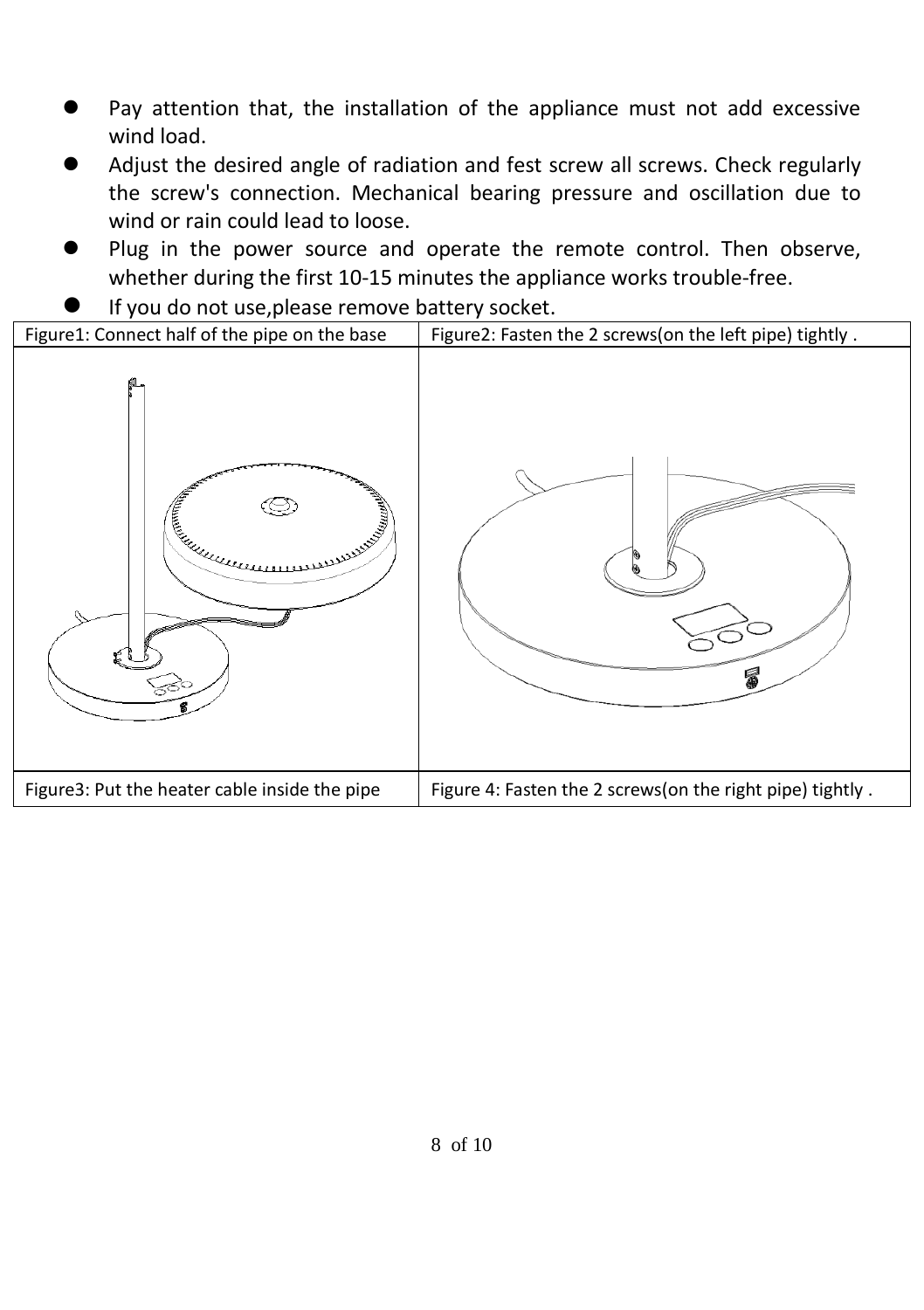